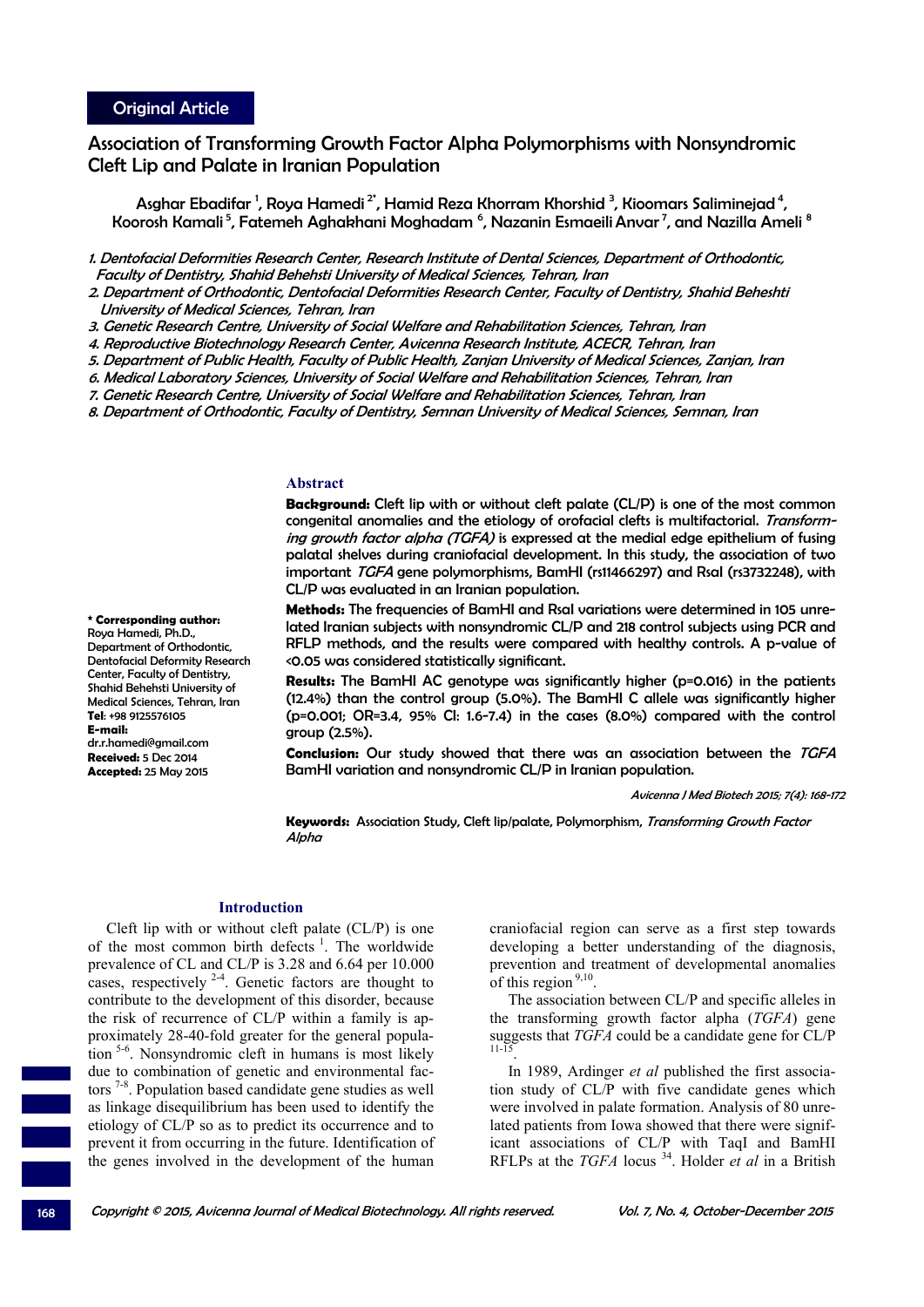population 24, Tanabe *et al* in a Japanese population <sup>30</sup> and Stoll *et al* in the French population<sup>25</sup> indicated that the *TGFA* gene variant contributes to the occurrence of nonsyndromic CL/P. However, this is contrary to a study done by Lidral *et al* in the Philippines  $36$ , which may be due to genetic differences in different populations.

*TGFA* is, both structurally and functionally, similar to Epidermal Growth Factor (EGF), and induces a mitogenic response by binding to and stimulating the tyrosine kinase activity of EGF receptor 16,17. During craniofacial development, *TGFA* is expressed at the medial edge epithelium of fusing palatal shelves  $18,19$ . In palatal cultures, *TGFA* promotes synthesis of extracellular matrix and migration of mesenchymal cells to ensure the strength of the fused palate during seam disruption  $20-24$ 

The *TGFA* gene is located on chromosome  $2p13$ <sup>11</sup>, contains six exons and spans 80 *kb* of genomic DNA. Three common polymorphisms of the *TNFA* gene (RsaI, and TaqI in intron 5 and BamHI in exon 6) have been investigated with susceptibility to the CL/P  $^{25-27}$ . The results of the association studies of *TGFA* gene polymorphisms and the risk of nonsyndromic CL/P have been contradictory and conflicting <sup>28-31</sup>. The aim of the present study was to investigate the association of the two common polymorphisms of the *TGFA* gene, BamHI and RsaI, in the development of nonsyndromic CL/P in an Iranian population for the first time.

## **Materials and Methods**

#### *Subjects*

To determine the possible role of BamHI and RsaI polymorphisms in the *TGFA* gene in developing oral clefts in an Iranian population, a case-control study was performed. A sample of 105 newborns with nonsyndromic CL/P and 218 control subjects were included. A clinical examination to look for dysmorphic features (such as lip pits) was undertaken. The exclusion criteria of this study were evidence of other facial or skeletal malformations (such as lip pits, congenital heart lesion, *etc*), metabolic or neurologic disorders or anomalies of other organ systems. Samples were recruited from Mofid Hospital, a referral pediatrics center in Tehran, Iran in 2013-15. A control group consisted of 218 Iranian newborns, without cleft, who were born in or around Tehran between the years 2013 and 2015 were selected and their blood samples were stored. Ethical approval for the study was obtained from the Ethics Committee of the Dental Research

Center of the University of Shahid Beheshti. Informed consent was obtained from all parents.

# *DNA extraction and genotyping*

Five *ml* of peripheral blood samples were collected in tubes containing 200 *μl* of 0.5 *M* EDTA and genomic DNA was extracted from peripheral blood using the salting out method  $32$ . Genotyping of the BamHI (rs11466297) and RsaI (rs3732248) polymorphisms in the *TGFA* gene was performed by polymerase chain reaction (PCR) and restriction fragment length polymorphism (RFLP) methods, according to the previous study. The primer sequences are shown in table 1. Briefly, a total volume of 25 *μl* containing 30 *ng* of genomic DNA, 10 *pmol* of each primer, 1 *μl* dNTPs mix (Fermentas, Life Science), 2.5 *μl* 10×buffer and 0.5 *U* of Taq DNA polymerase (Fermentas Life Science, Lithuania) with 1.5  $mM$  MgCl<sub>2</sub> was prepared in the 0.5 *ml* Eppendorf microtube for amplification of the target sequences. Amplification conditions started with an initial denaturation step of 4 *min* at 95*°C*, followed by 33 cycles of 45 *s* denaturation (94*°C*), 30 *s* annealing (60*°C*) and 40 *s* extension (72*°C*), ended by a final extension for 5 *min* (72*°C*) and finally cooling to 4*°C*. The PCR products of the rs11466297 and rs3732248 polymorphisms were digested with the IU BamHI and RsaI restriction enzymes at 37*°C* overnight, respectively (New England BioLabs, Beverly, MA, USA). All PCR products were subjected to 8% polyacrylamide gel electrophoresis and stained with silver nitrate. The pattern of restriction fragments for both BamHI and RsaI are shown in table 1.

### *Statistical analysis*

Chi square  $(\chi^2)$  and Fisher's exact test with Open Epi Version 2.2 (free statistical software) were performed to compare genotype and allele frequencies in the study groups. The  $p<0.05$  were considered statistically significant. Statistical significance was corrected for multiple testing comparisons.

### **Results**

The samples consisted of 105 patients with cleft lip with or without cleft palate and 218 healthy controls. The CL/P samples consisted of 65 males (62.0%) and 40 females (38.0%). A positive family history of cleft was observed in 38 CL/P cases (36.19%). There were 34 (32.3%) patients with unilateral CL/P, 27 (25.7%) with bilateral CL/P, 15(14.2 %) cleft lip only and 29 (27.6%) with cleft palate only. The distributions of genotypes using chi-square showed that in both case

Table 1. Primer sequences and their PCR product sizes, restriction enzymes, and RFLP fragments for the *TGFA* BamHI and RsaI polymorphisms

| <b>SNPs</b>                   | <b>Global MAF</b><br>Primer Sequence $(5' \rightarrow 3)$ |                                                     | <b>Product Size (bp)</b><br><b>RFLP Fragments (bp)</b> |                                      |    |
|-------------------------------|-----------------------------------------------------------|-----------------------------------------------------|--------------------------------------------------------|--------------------------------------|----|
| <b>BamHI</b> (rs11466297 A/C) | $C=0.0238$                                                | F: GCCTGGCTTATTTGGGGATT<br>R: AAGGGCAAGGAAACACAGG   | 174                                                    | A allele= $120+54$<br>$C$ allele=174 | 33 |
| RsaI (rs3732248 C/T)          | $A=0.2075$                                                | F: TGCCTTCCTTCTGCTATCACT<br>R: CAGAGCCAATGTCACCAAGT | 166                                                    | C allele= $91+75$<br>$T$ allele=166  | 33 |

\* Global Minor Allele Frequency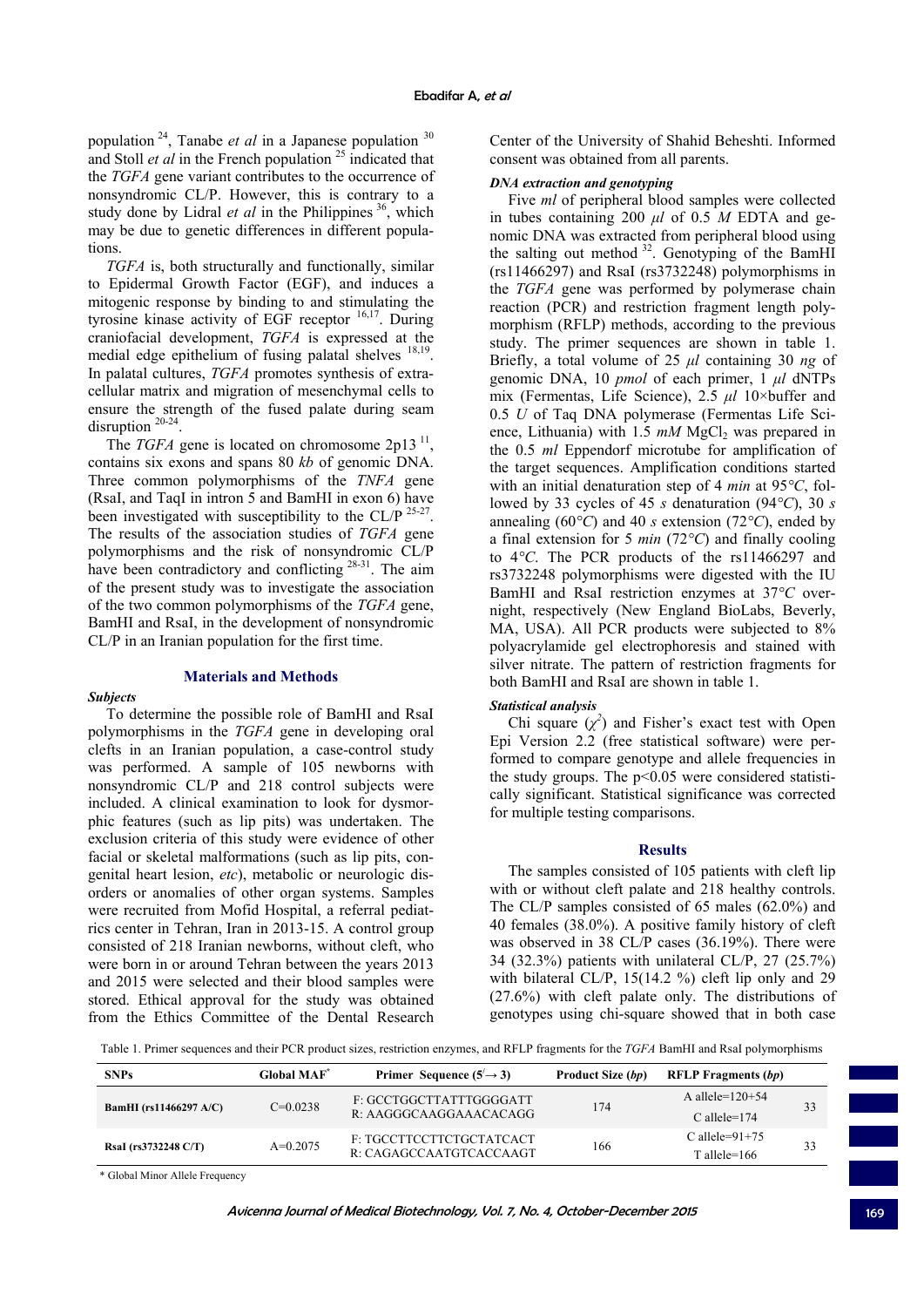### TGFA Polymorphisms and Nonsyndromic CL/P

| <b>SNPs</b>        | Genotype/Allele | Cases $(n=105)$ | Controls $(n=218)$ | p-value              | OR (95% CI)     |
|--------------------|-----------------|-----------------|--------------------|----------------------|-----------------|
| BamHI (rs11466297) |                 |                 |                    |                      |                 |
|                    | AA              | 90 (85.7%)      | $207(95.0\%)$      | Reference Genotype   |                 |
|                    | AC              | $13(12.4\%)$    | $11(5.0\%)$        | 0.016                | $2.1(1.2-6.3)$  |
|                    | <sub>CC</sub>   | $2(1.9\%)$      | $0(0.0\%)$         | $0.187$ <sup>*</sup> | undefined'      |
|                    | $\overline{A}$  | 193 (92.0%)     | 425 (97.5%)        | Reference Allele     |                 |
|                    | C               | $17(8.0\%)$     | $11(2.5\%)$        | 0.001                | $3.4(1.6-7.4)$  |
| RsaI (rs3732248)   |                 |                 |                    |                      |                 |
|                    | <sub>CC</sub>   | 68 (64.8%)      | $127(58.3\%)$      | Reference Genotype   |                 |
|                    | <b>CT</b>       | $32(30.5\%)$    | 69 (31.6%)         | 0.582                | $0.87(0.7-2.1)$ |
|                    | <b>TT</b>       | $5(4.7\%)$      | $22(10.1\%)$       | 0.090                | $0.42(0.6-3.3)$ |
|                    | C               | $168(80.0\%)$   | 323 (74.0%)        | Reference Allele     |                 |
|                    | T               | 42 $(20.0\%)$   | $113(26.0\%)$      | 0.099                | $0.71(0.8-6.1)$ |

Table 2. The genotype and allele frequencies of the *TGFA* BamHI and RsaI polymorphisms in nonsyndromic CL±P patients and controls

\* Fisher's exact test p-value



Figure 1. *TGFA* BamHI RFLP. Three genotypes from CL/P cases demonstrating the wild type (W), Heterovariant (H) and HomoVariant (V). After digestion with the restriction enzyme BamHI, the amplified product was completely digested with one restriction site and two specific bands of 120 *bp* and 54 *bp* were indicated in wild type genotype.



Figure 2. *TGFA* RsaI RFLP. Three genotypes from CL/P cases demonstrating the wild type (W), Heterovariant (H) and Homovariant (V). After digestion with the restriction enzyme RsaI, the amplified product was completely digested with one restriction site and two specific bands of 91 *bp* and 75 *bp* were indicated in wild type genotype.

and control groups, for the TGFA BamHI polymorphism, they were in Hardy-Weinberg equilibrium  $(p>0.05)$ . For the TGFA RsaI polymorphism, the distributions of genotypes in the case group were in Hardy-Weinberg equilibrium (p=0.625). The genotype distributions and allele frequencies of the *TGFA* BamHI and RsaI polymorphisms are shown in table 2. The results of the genotyping for the BamHI and Rsa1

RFLP are shown in figures 1 and 2. Our results showed that there was a significant difference in the genotype distribution and allele frequency of the BamHI polymorphism between the case and control groups. The BamHI AC genotype was significantly higher (p=0.016; OR=2.1, 95% CI:1.2-6.3) in the patients  $(12.4\%)$  than the control group (5.0%). The BamHI C allele was significantly higher ( $p=0.001$ ; OR=3.4, 95% CI:1.6-7.4) in the cases (8.0%) compared with the control group (2.5%). In contrast, no significant difference in the genotype and allele frequencies of the RsaI polymorphism was found between the case and control groups.

#### **Discussion**

*TGFA* was chosen as a candidate gene in the preliminary association studies of CL/P, because it is expressed in palatal tissue in culture  $16,30$ . It subsequently revealed that *TGFA* was present at high levels in epithelial tissue of the medial edge of the palatal shelves at the time of shelf fusion 17. The role of *TGFA* in lip and palate development was then evaluated in different populations.

This study was performed to examine whether the *TGFA* BamHI (rs11466297 A/C) and RsaI (rs3732248 C/T) variations are associated with the increased risk of CL/P in an Iranian population including 105 CL/P patients and 218 controls. Our results showed that *TGFA* BamHI polymorphism was associated with the CL/P in Iranian population. The frequency of the BamHI AC genotype in the patients (12.4%) was approximately twice more than that of control group (5.0%). The BamHI C allele was significantly higher in the CL/P patients (8.0%) compared with the control group (2.5%). This result suggests that the C allele may be a risk factor for CL/P in Iranian population. In contrast, no significant difference in the genotype and allele frequencies of the RsaI polymorphism was found between the case and control groups. The minor allele frequencies in the control groups, for the BamHI and RsaI polymorphisms were  $C=0.025$  and  $A=0.260$ , re-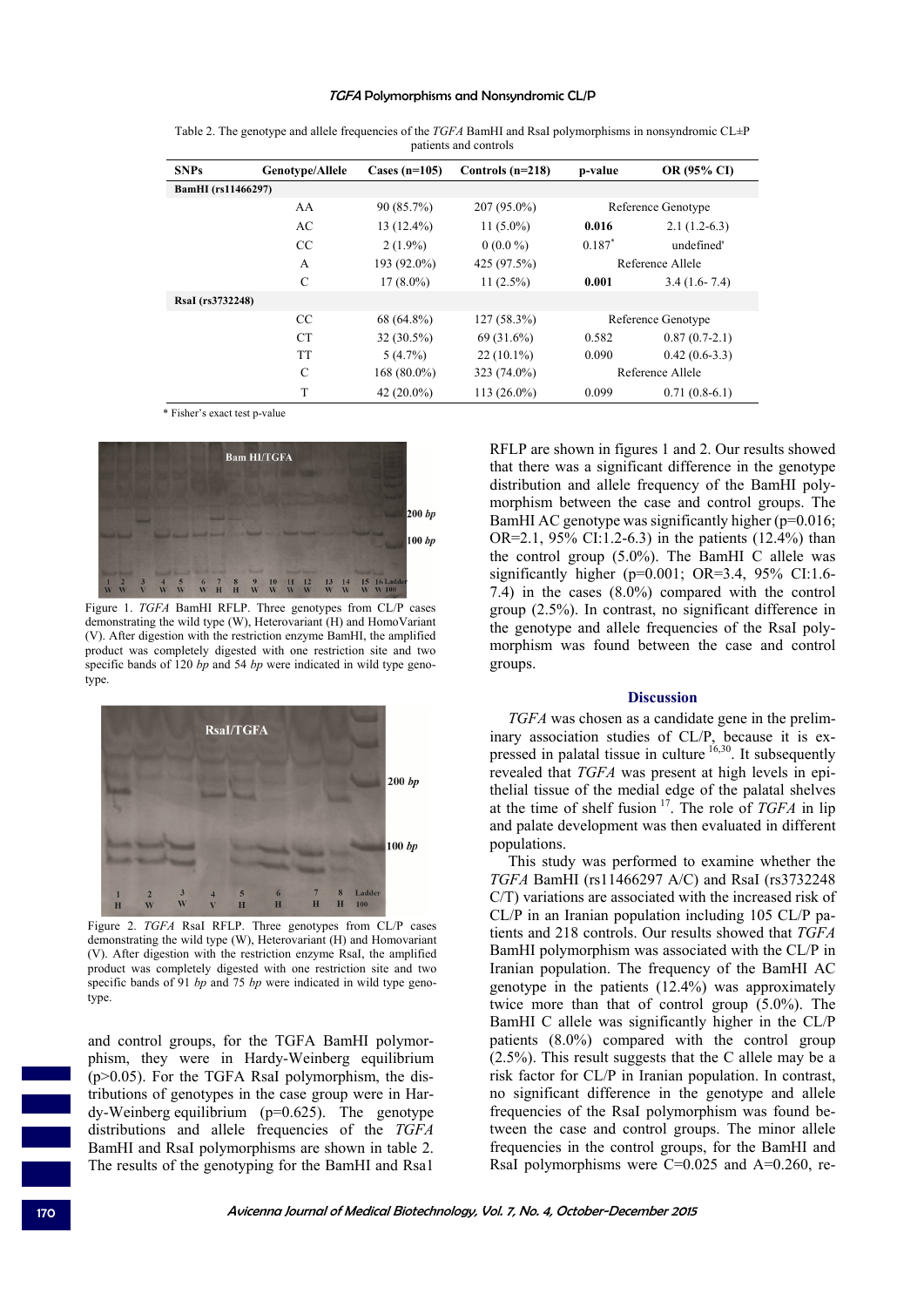spectively, which are very close to the global minor allele frequencies (0.024 and 0.208, respectively).

Ardinger *et al* (1989) investigated the possible association of five candidate genes including *TGFA*, *Nuclear Receptor subfamily 3 group C member 1* (*NR3C1*), *Epidermal Growth Factor* (*EGF*), *Epidermal Growth Factor Receptor* (*EGFR*) and *estrogen receptor* (*ESR*) in an American population with nonsyndromic CL/P. They found a significant association between the *TGFA* BamHI and TaqI polymorphisms and the occurrence of cleft. Their results suggest that *TGFA* gene or adjacent DNA sequences may contribute to the development of a portion of cases with  $CL/P$ <sup>33</sup>. Holder *et al* (1992) studied the three variations of *TGFA* (BamHI, TaqI and RsaI) in a British population with CL/P, and they found a significant association between the TaqI polymorphism and occurrence of cleft  $24$ . Stoll *et al* **(**1992) detected a significant association with BamHI and not with TaqI in a French population of Alsatian ancestry with CL/P. They concluded that *TGFA* may be a modifier gene, not a major gene that may play a role in the development of bilateral cleft in some individuals 25. Chenevix-Trench *et al* (1992) studied the two polymorphisms of *TGFA* in unrelated Australians with CL/P and a significant association between the *TGFA* TaqI and BamHI polymorphism and CL/P was confirmed 34. Lidral *et al* (1997) evaluated the association of four candidate genes *TGFA*, *TGFB2*, *TGFB3*, *homeobox 7* (*MSX1*) variations in a population from Philippines; however, no evidence for association of *TGFA* with nonsyndromic CL/P was found in non-Caucasian population 35. Tanabe *et al* (2000) assessed the association of polymorphisms of candidate genes *TGFA*, *TGFB* and *gamma-aminobutyric acid type A receptor beta3* (*GABRB3*) with nonsyndromic CL/P in Japanese patients, and they found that the T*GFA* and TGFB2 polymorphisms were associated with CL/P<sup>30</sup>.

## **Conclusion**

In conclusion, our study showed that there was an association between the *TGFA* BamHI variation and nonsyndromic CL/P in Iranian population. Since common environmental exposures especially maternal smoking could play a role in the CL/P etiology, it is suggested that further works be done to explore the role of possible gene-environment interaction in the etiology of CL/P.

### **Acknowledgement**

We would like to thank Dr Roozrokh (Dean of Mofid Hospital) and Mofid hospital staff for their kind helps in recruiting study subjects. Moreover, this study was carried out as a part of a master of sciences thesis in Shahid Behehsti University of Medical Sciences, Tehran, Iran and Genetic Research Centre, University of Social Welfare and Rehabilitation Sciences.

# **Conflict of Interest**

The authors report no conflicts of interest.

#### **References**

- 1. Mijiti A, Ling W, Guli, Moming A. Association of single-nucleotide polymorphisms in the IRF6 gene with non-syndromic cleft lip with or without cleft palate in the Xinjiang Uyghur population. Br J Oral Maxillofac Surg 2015;53(3):268-274.
- 2. Niranjane PP, Kamble RH, Diagavane SP, Shrivastav SS, Batra P, Vasudevan SD, et al. Current status of presurgical infant orthopaedic treatment for cleft lip and palate patients: A critical review. Indian J Plast Surg 2014;47 (3):293-302.
- 3. Ranganathan K, Vercler CJ, Warschausky SA, MacEachern MP, Buchman SR, Waljee JF. Comparative effectiveness studies examining patient-reported outcomes among children with cleft lip and/or palate: a systematic review. Plast Reconstr Surg 2015;135(1):198-211.
- 4. Crockett DJ, Goudy SL. Cleft lip and palate. Facial Plast Surg Clin North Am 2014;22(4):573-586.
- 5. Aldhorae KA, Böhmer AC, Ludwig KU, Esmail AH, Al-Hebshi NN, Lippke B, et al. Nonsyndromic cleft lip with or without cleft palate in arab populations: genetic analysis of 15 risk loci in a novel case-control sample recruited in Yemen. Birth Defects Res A Clin Mol Teratol 2014;100(4):307-313.
- 6. Rajabian MH, Sherkat M. An epidemiologic study of oral clefts in Iran: analysis of 1,669 cases. Cleft Palate Craniofac J 2000;37(2):191-196.
- 7. Kalaskar R, Kalaskar A, Naqvi FS, Tawani GS, Walke DR. Prevalence and evaluation of environmental risk factors associated with cleft lip and palate in a central Indian population. Pediatr Dent 2013;35(3):279-283.
- 8. Ibarra-Lopez JJ, Duarte P, Antonio-Vejar V, Calderon-Aranda ES, Huerta-Beristain G, Flores-Alfaro E, et al. Maternal C677T MTHFR polymorphism and environmental factors are associated with cleft lip and palate in a Mexican population. J Investig Med 2013;61(6):1030- 1035.
- 9. Grosen D, Chevrier C, Skytthe A, Bille C, Mølsted K, Sivertsen A, et al. A cohort study of recurrence patterns among more than 54,000 relatives of oral cleft cases in Denmark: support for the multifactorial threshold model of inheritance. J Med Genet 2010;47(3):162-168.
- 10. Beaty TH, Taub MA, Scott AF, Murray JC, Marazita ML, Schwender H, et al. Confirming genes influencing risk to cleft lip with/without cleft palate in a case-parent trio study. Hum Genet 2013;132(7):771-781.
- 11. Brissenden JE, Derynck R, Francke U. Mapping of transforming growth factor alpha gene on human chromosome 2 close to the breakpoint of the Burkitt's lymphoma t(2;8) variant translocation. Cancer Res 1985;45(11 Pt 2):5593- 5597.
- 12. Tricoli JV, Nakai H, Byers MG, Rall LB, Bell GI, Shows TB. The gene for human transforming growth factor alpha is on the short arm of chromosome 2. Cytogenet Cell Genet 1986;42(1-2):94-98.